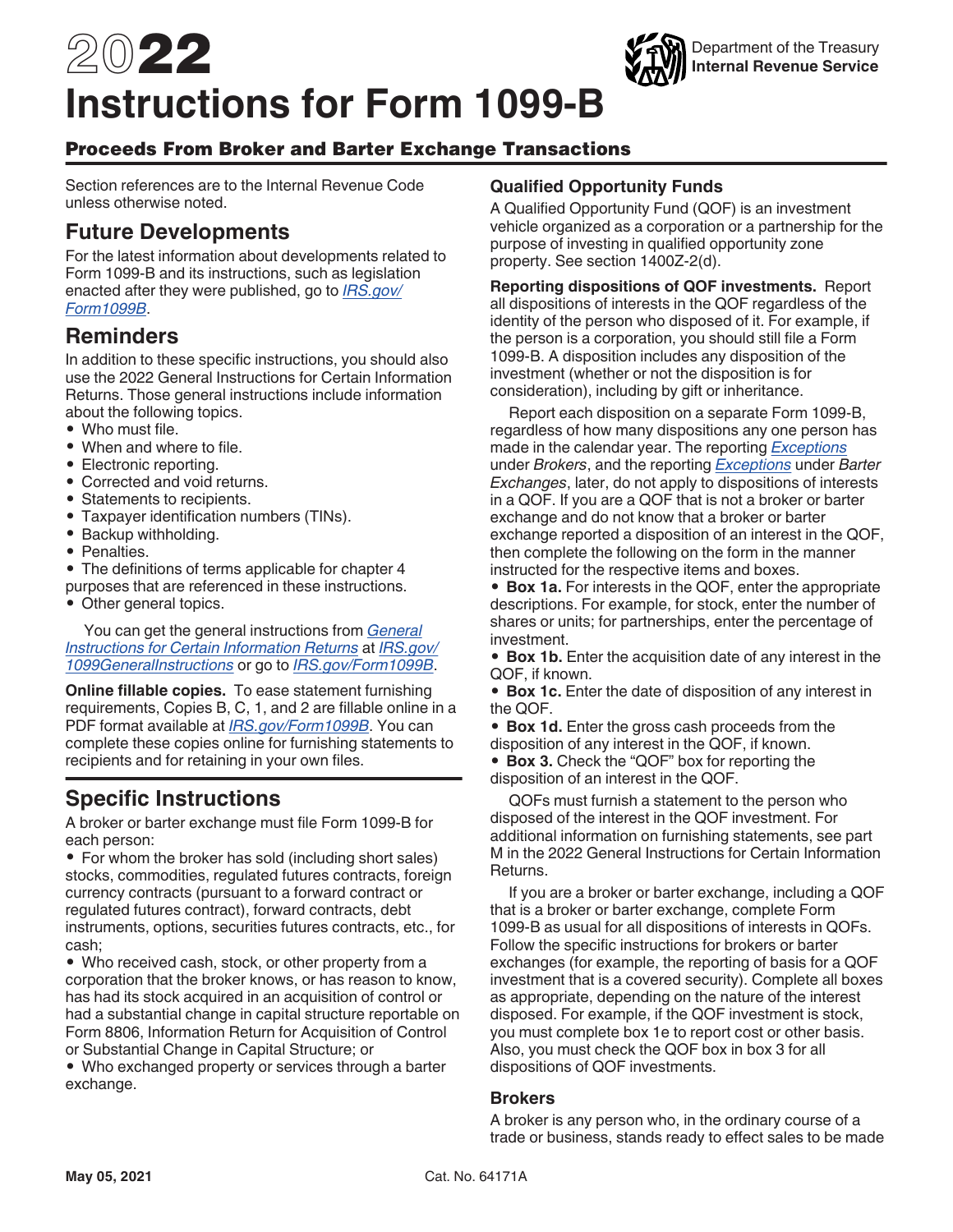<span id="page-1-0"></span>by others. A broker may include a U.S. or foreign person or a governmental unit and any subsidiary agency.

You are considered a broker if:

• You are an obligor that regularly issues and retires its own debt obligations, or

• You are a corporation that regularly redeems its own stock.

However, for a sale, redemption, or retirement at an office outside the United States, only a U.S. payer or U.S. middleman is a broker. See Regulations sections 1.6045-1(g)(1) and 1.6049-5(c)(5).

You are not considered a broker if:

• You are a corporation that purchases odd-lot shares from its stockholders on an irregular basis (unless facts indicate otherwise),

• You manage a farm for someone else, or

• You are an international organization that redeems or retires its own debt. See Regulations section 1.6045-1(a)  $(1).$ 

# **Reporting**

**How many transactions to report on each form.** 

Report each transaction (other than regulated futures, foreign currency, or Section 1256 option contracts) on a separate Form 1099-B. Report transactions involving regulated futures, foreign currency, or Section 1256 option contracts on an aggregate basis. However, you may report these contracts on an aggregate basis on a separate Form 1099-B for each type of contract.

**How many forms to file for each transaction.** Report sales of each of the following types of securities on a separate Form 1099-B, even if all three types were sold in a single transaction.

• Covered securities (defined later) with short-term gain or loss.

• Covered securities with long-term gain or loss.

• Noncovered securities (securities that are not covered securities) if you choose to check box 5 when reporting their sale.

**Substitute statements.** Brokers that use substitute statements may be able to report customer transactions (stock sales (Form 1099-B), interest earned (Forms 1099-INT and 1099-OID), dividends (Form 1099-DIV), and foreign taxes paid (Forms 1099-DIV and 1099-INT)) for the year on a single substitute statement. For details, see Pub. 1179, General Rules and Specifications for Substitute Forms 1096, 1098, 1099, 5498, and Certain Other Information Returns, which provides the rules for substitute forms.

**Additional information required for covered securi-**

**ties.** For each sale of a covered security for which you are required to file Form 1099-B, report the date of acquisition (box 1b); whether the gain or loss is short-term or long-term, and whether any portion of the gain or loss is ordinary (box 2); cost or other basis (box 1e); the amount of accrued market discount (box 1f); and the loss disallowed due to a wash sale (box 1g). When selling a noncovered security and reporting it on a separate Form 1099-B, you may check box 5 and leave boxes 1b, 1e, 1f, 1g, and 2 blank. If you check box 5, you may choose to report the information requested in boxes 1b, 1e, 1f, 1g,

and 2 and will not be subject to penalties under section 6721 or 6722 for failure to report this information correctly.

**Example.** Your customer Bella bought shares of stock in ABC Corporation in April 2001, April 2021, and August 2021. The shares of stock bought in 2021 are covered securities. The shares of stock bought in April 2001 are noncovered securities. In June 2022, Bella sells all of the stock in a single transaction. Even though the stock was sold in a single transaction, you must report the sale of the covered securities on two separate 2022 Forms 1099-B (one for the securities bought in April 2021 with long-term gain or loss and one for the securities bought in August 2021 with short-term gain or loss). You must report the sale of the noncovered securities on a third Form 1099-B or on the Form 1099-B reporting the sale of the covered securities bought in April 2021 (reporting long-term gain or loss). You may check box 5 if reporting the noncovered securities on a third Form 1099-B. If you check box 5, you may leave boxes 1b, 1e, and 2 blank or you may complete boxes 1b, 1e, and 2 and not be subject to penalties under section 6721 or 6722 for failing to report this information correctly.

**Short sales of securities.** Do not report a short sale entered into after 2010 until the year a customer delivers a security to satisfy the short sale obligation, unless there is backup withholding. See *[Backup withholding](#page-2-0)*, later. Disregard sections 1259 (constructive sales) and 1233(h) (short sales of property that becomes worthless). Report the short sale on a single Form 1099-B unless:

• You are reporting both short-term and long-term gain or loss from a short sale closed by delivery of covered securities (as explained earlier under *How many forms to file for each transaction*),

• The securities delivered to close the short sale include both covered securities and noncovered securities (as explained earlier under *How many forms to file for each transaction*), or

• There was backup withholding and other conditions apply (see *[Backup withholding](#page-2-0)*, later).

Report on Form 1099-B the relevant information about the security sold to open the short sale, with the exceptions described in the following paragraphs.

In box 1a, report the quantity of the security delivered to close the short sale.

In box 1b, report the acquisition date of the security delivered to close the short sale.

In box 1c, report the date the security was delivered to close the short sale.

In box 1e, report the adjusted basis of the security delivered to close the short sale.

In box 2, report whether any gain or loss on the closing of the short sale is short-term or long-term based on the acquisition date of the security delivered to close the short sale. Apply section 1233(d), if applicable.

If the short sale is closed by delivery of a noncovered security, you may check box 5. In this case, you do not have to complete boxes 1b, 1e, and 2. However, if you choose to report the information in those boxes and check box 5, you will not be subject to the penalties under sections 6721 and 6722 for failure to report that information correctly.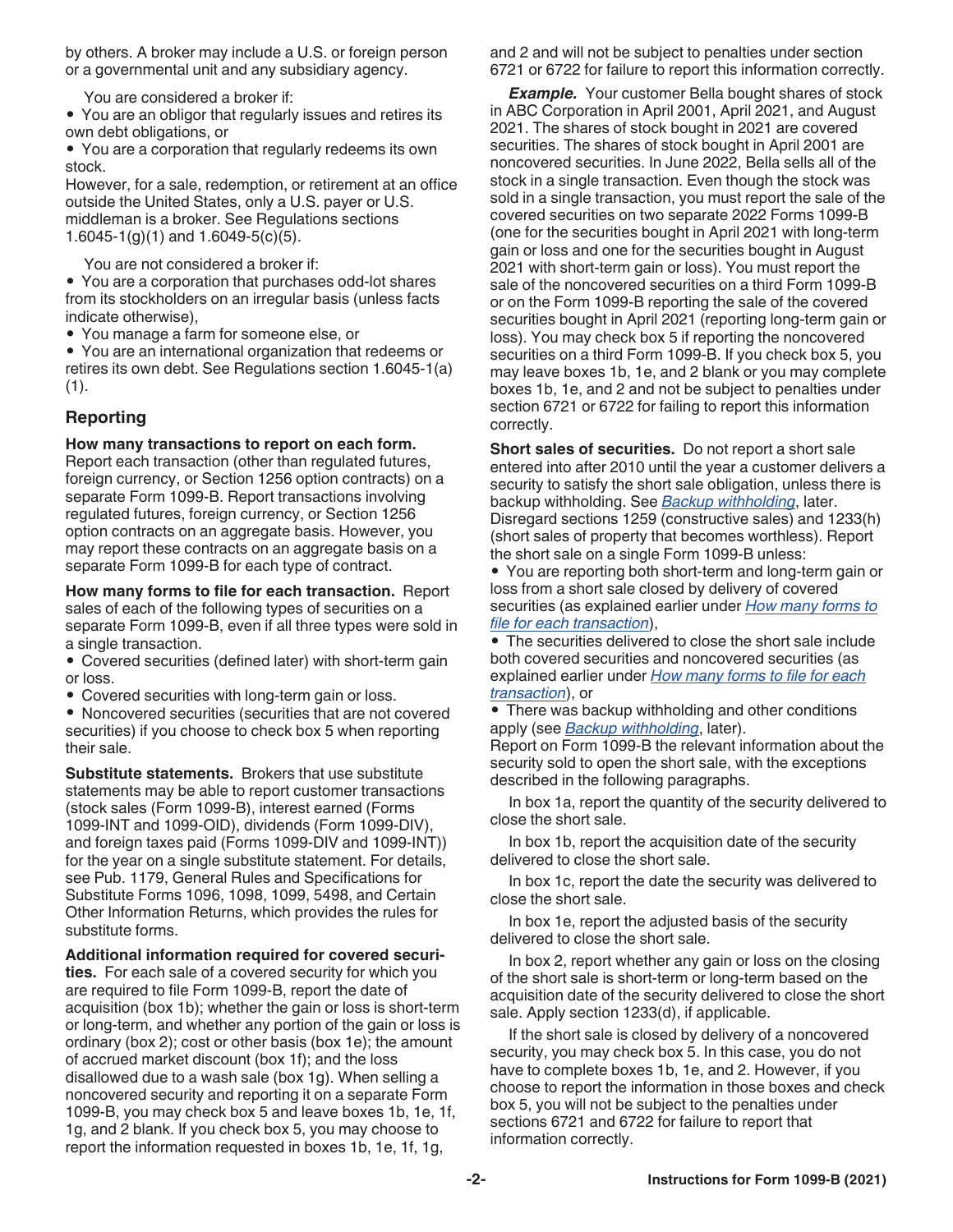<span id="page-2-0"></span>If a short sale obligation is satisfied by delivery of a security transferred into a customer's account accompanied by a transfer statement indicating the security was borrowed, see Regulations section 1.6045-1(c)(3)(xi)(C).

In the case of a short sale, you can take backup withholding either:

• From the gross proceeds when the short sale is opened, or

• From any gain when the short sale is closed if you expect to be able to determine the gain on the short sale at that time.

*Backup withholding.* If backup withholding was taken from the gross proceeds when a short sale was opened in 2022 but the short sale was not closed by the end of 2022, file a 2022 Form 1099-B. Report the tax withheld in box 4. In box 1a, enter a brief description of the transaction (for example, "\$5,000 short sale of 100 shares of ABC stock not closed"). Leave the other numbered boxes blank. File a final Form 1099-B for the year the short sale is closed, as described above, but do not include the 2022 tax withheld on that Form 1099-B.

#### **Widely held fixed investment trusts (WHFITs).**

Trustees and middlemen must report the amount of non-pro rata partial principal payments (as defined in Regulations section 1.671-5(b)(13)), trust sales proceeds (as defined in Regulations section 1.671-5(b)(21)), redemption asset proceeds (as defined in Regulations section 1.671-5(b)(14)), redemption proceeds (as defined in Regulations section 1.671-5(b)(15)), the sales asset proceeds (as defined in Regulations section 1.671-5(b) (17)), and the sales proceeds (as defined in Regulations section 1.671-5(b)(18)) that are attributable to a trust interest holder (TIH) for the calendar year on Form 1099-B.

To determine the amount of each item of proceeds to be reported on Form 1099-B, see, generally, Regulations section 1.671-5. If the trustee provides WHFIT information using the safe harbor rules in Regulations section 1.671-5(f)(1) or  $(g)(1)$ , the trustee or middleman must determine the amounts reported on Forms 1099 under Regulations section 1.671-5(f)(2) or (g)(2), as appropriate.

Check box 5 and leave boxes 1b, 1e, and 2 blank if:

• You are a broker reporting the sale of a security held by a WHFIT to the WHFIT trustee; or

• You are a trustee or middleman of a WHFIT reporting non-pro rata partial principal payments, trust sale proceeds, redemption asset proceeds, redemption proceeds, sales asset proceeds, and sales proceeds to a TIH.

*Requirement to furnish a tax information statement to TIH.* A tax information statement that includes the information provided to the IRS on Form 1099-B, as well as additional information identified in Regulations section 1.671-5(e), must be provided to TIHs. The written tax information statement furnished to the TIH for 2022 is due on or before March 15, 2023. The amount of an item of a trust expense that is attributable to a TIH must be included on the tax information statement provided to the TIH and is not required to be included in box 5 on the Form 1099-DIV. See Regulations section 1.671-5(e) for a

complete list of the items of information that must be included in the statement to the TIH.

**Acquisition of control or substantial change in capital structure.** File Form 1099-B for each customer who received cash, stock, or other property from a corporation that you know, or have reason to know based on readily available information, must recognize gain under section 367(a) from the transfer of property to a foreign corporation in an acquisition of control or substantial change in capital structure reportable on Form 8806. Readily available information includes information from a clearing organization, such as the Depository Trust Company (DTC), or from information published on the IRS website.



#### *For more information, see Form 8806, available at [IRS.gov/Form8806](https://www.irs.gov/form8806).*

You are not required to file a second Form 1099-B for a customer who received only cash for stock acquired in an acquisition of control if you report the cash as proceeds from a sale on another Form 1099-B. You are also not required to file Form 1099-B for a customer who is an exempt recipient (under Regulations section 1.6045-1(c)  $(3)(i)$  or 1.6043-4 $(b)(5)$ ). For a list of exempt recipients, see the current Instructions for Form 1099-CAP.

Enter in box 1d the aggregate amount of cash and the fair market value (FMV) of any stock and other property received in exchange for stock held in your custody. Also, check box 7.

In box 1a, show the corporation's name and the number of shares of the corporation's stock you held that were exchanged. Also enter the class or classes of stock (for example, preferred, common, etc.) that were exchanged, whether for cash or other property. Abbreviate the class to fit the entry. For example, enter "C" for common stock, "P" for preferred, or "O" for other. Also abbreviate any subclasses.

Leave the other numbered boxes and the CUSIP number box blank unless you are required to file a Form 1099-B to report proceeds you paid to the customer from the acquisition of control or substantial change in capital structure and you choose to file and furnish one Form 1099-B for amounts reported under both Regulations sections 1.6045-1 and 1.6045-3. If you choose to combine the reporting for both, do not combine other transactions the customer may have had during the year with the reporting of the acquisition of control or change in capital structure. Also, in box 1e, report the total basis of the customer's stock. Do not enter an amount in box 1e that is greater than the amount entered in box 1d.

**Cash on delivery account.** For a sale of securities through a "cash on delivery" or similar account, only the broker that receives the gross proceeds from the sale against delivery of the securities sold is required to report the sale. However, if such broker's customer is a "second-party broker" that is an exempt recipient, only the second-party broker is required to report the sale.

**Foreign currency.** If the purchase amount or sales proceeds are paid in foreign currency, you must report the amount of foreign currency in U.S. dollars. Generally, you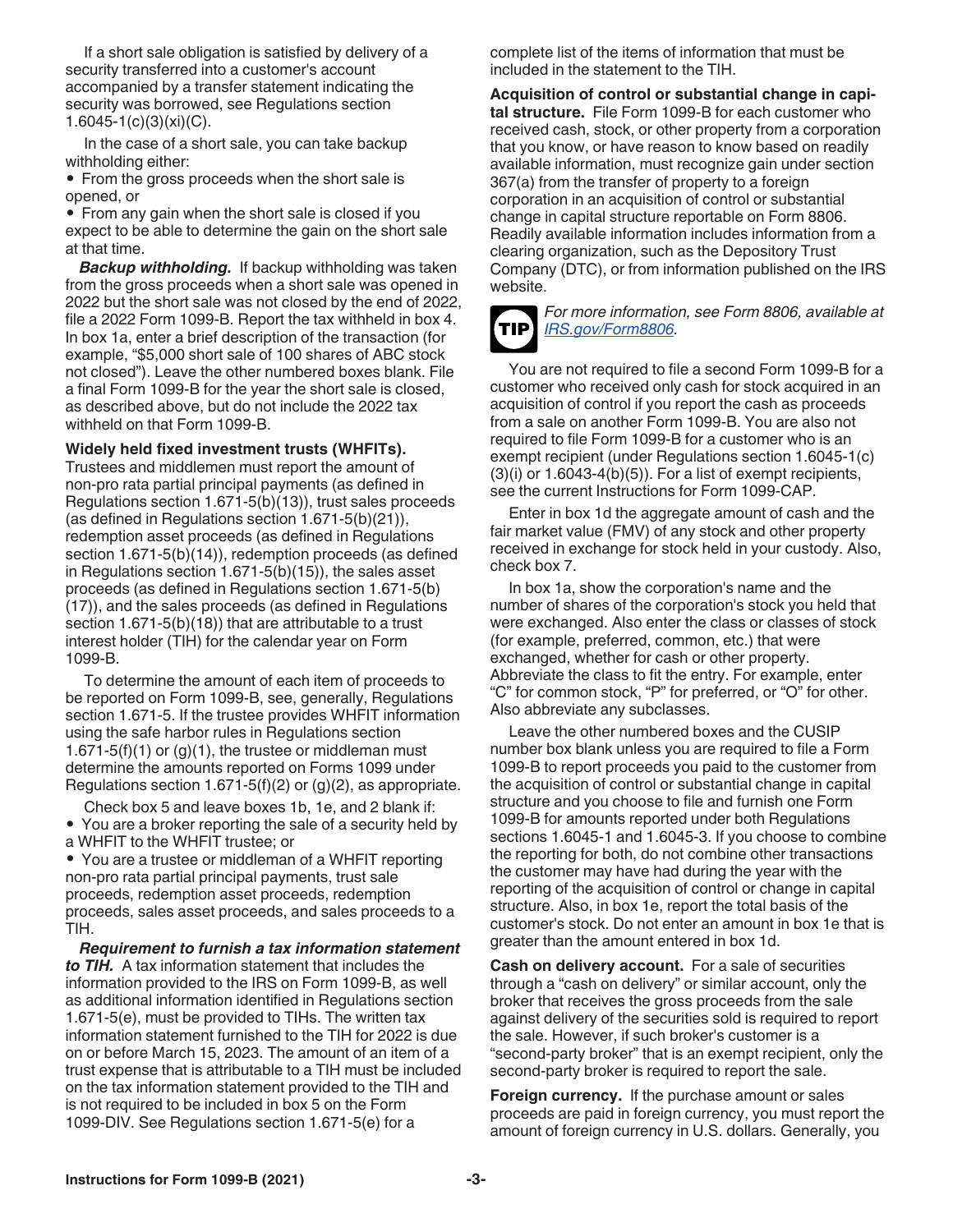<span id="page-3-0"></span>must determine the reportable amount (other than amounts representing accrued interest or original issue discount) as of the date you receive, credit, or make the payment, whichever applies, at the spot rate or by following a reasonable spot rate convention, such as a month-end spot rate or a monthly average spot rate. When reporting the purchase or sale of a security traded on an established securities market, you must determine the U.S. dollar amounts to be reported (other than amounts representing accrued interest or original issue discount) as of the settlement date, at the spot rate or by following a reasonable spot rate convention. See Regulations section 1.6045-1(d)(8).

Generally, payments of foreign currency amounts representing accrued interest or original issue discount must be translated using the average rate for the interest accrual period, although certain customers may elect to translate such amounts using the spot rate on the last day of the interest accrual period. See Regulations sections 1.988-2(b)(2) and 1.6045-1(n)(4)(v).

**Substitute payments.** Do not report substitute payments in lieu of dividends and tax-exempt interest on Form 1099-B. Instead, report these payments in box 8 of Form 1099-MISC, Miscellaneous Income. See section 6045(d) and the Instructions for Forms 1099-MISC and 1099-NEC.

**Stock options granted in connection with the performance of services.** If an employee, former employee, or other service provider, in connection with the performance of services, obtains substantially vested shares of stock from the exercise of a stock option, and sells that stock through a broker on the same day, then the broker may not be required to report the sale on Form 1099-B. For details, see Rev. Proc. 2002-50, which is on page 173 of Internal Revenue Bulletin 2002-29 at *[IRS.gov/pub/irs-irbs/irb02-29.pdf](https://www.irs.gov/pub/irs-irbs/irb02-29.pdf)*.

**Partnership sale.** Form 8308, Report of a Sale or Exchange of Certain Partnership Interests, does not have to be filed if, under section 6045, a return is required to be filed by a broker on Form 1099-B for the transfer of the partnership interest.

**Exceptions.** Brokers are not required to file, but may file, Form 1099-B for the following.

- 1. Sales for exempt recipients, including the following.
- a. Charitable organizations.
- b. IRAs.
- c. Archer MSAs and health savings accounts (HSAs).

d. The United States or any state or a political subdivision of the United States or any state.

e. Corporations. However, see *Identifying a corporation*, later, for instructions about how to know whether a customer is a corporation for this purpose. Also, you must file Form 1099-B for the sale of a covered security (defined later) by an S corporation if the S corporation acquired the covered security after 2011.

2. Sales initiated by dealers in securities and financial institutions.

3. Sales by custodians and trustees, provided the sale is reported on a properly filed Form 1041, U.S. Income Tax Return for Estates and Trusts.

4. Sales of shares in a regulated investment company that is a money market fund.

5. Obligor payments on the following.

a. Nontransferable obligations, such as savings bonds or CDs.

b. Obligations for which gross proceeds are reported on other Forms 1099, such as stripped coupons issued before July 1, 1982.

c. Callable demand obligations issued before January 1, 2014, that have no premium or discount.

6. Sales of foreign currency unless under a forward or regulated futures contract that requires delivery of foreign currency.

7. Sales of fractional shares of stock if gross proceeds are less than \$20.

8. Retirements of book-entry or registered form obligations issued before January 1, 2014, if no interim transfers have occurred.

9. Sales for exempt foreign persons as defined in Regulations section 1.6045-1(g)(1).

10. Sales of Commodity Credit Corporation certificates.

11. Spot or forward sales of agricultural commodities. See *Spot or forward sales of agricultural commodities*, later.

12. Some sales of precious metals. See *[Sales of](#page-4-0)  [precious metals](#page-4-0)*, later.

13. Grants or purchases of options, purchases due to exercises of call options, or entering into contracts that require delivery of personal property or an interest therein.

14. Sales (including retirements) of short-term obligations issued on or after January 1, 2014. However, a broker may be required to file a Form 1099-INT for interest or original issue discount on a short-term obligation.

*Identifying a corporation.* For sales of covered securities (defined later) that were acquired after 2011, you cannot rely on Regulations section 1.6049-4(c)(1)(ii) (A) to tell whether a customer is a corporation. However, for sales of all securities, you can treat a customer as an exempt recipient if one of the following statements is true.

1. The name of the customer contains the term "insurance company," "indemnity company," "reinsurance company," or "assurance company."

2. The name of the customer indicates it is an entity listed as a per se corporation under Regulations section 301.7701-2(b)(8)(i).

3. You receive a properly completed exemption certificate on Form W-9 that shows the customer is not an S corporation.

4. You receive a Form W-8 that includes a certification that the person whose name is on the form is a foreign corporation.

*Spot or forward sales of agricultural commodities.*  Agricultural commodities include grain, feed, livestock, meat, oil seed, timber, and fiber. A spot sale is a sale that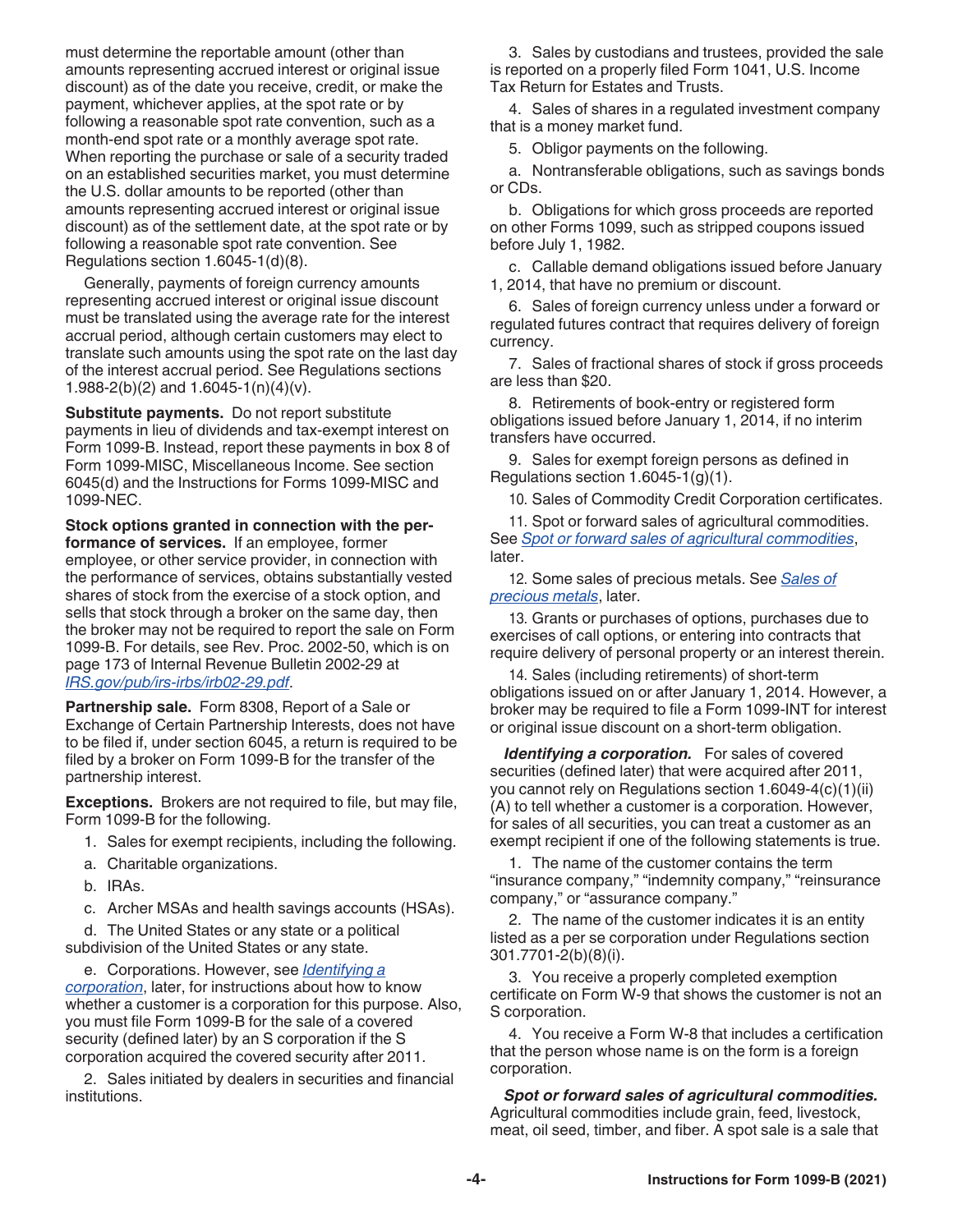<span id="page-4-0"></span>results in almost immediate delivery of a commodity. A forward sale is a sale under a forward contract. However, sales and exchanges of timber for lump-sum payments must be reported on Form 1099-S, Proceeds From Real Estate Transactions.

Report sales of agricultural commodities under a regulated futures contract, sales of derivative interests in agricultural commodities, and sales of receipts for agricultural commodities issued by a designated warehouse on Form 1099-B. A designated warehouse is a warehouse, depository, or other similar entity designated by a commodity exchange in which or out of which a particular type of agricultural commodity is deliverable to satisfy a regulated futures contract. Sales of warehouse receipts issued by any other warehouse are not reportable.

*Sales of precious metals.* A sale of a precious metal (gold, silver, platinum, or palladium) in any form for which the Commodity Futures Trading Commission (CFTC) has not approved trading by regulated futures contract (RFC) is not reportable. Further, even if the sale is of a precious metal in a form for which the CFTC has approved trading by RFC, the sale is not reportable if the quantity, by weight or by number of items, is less than the minimum required quantity to satisfy a CFTC-approved RFC.

For example, a broker selling a single gold coin does not need to file Form 1099-B even if the coin is of such form and quality that it could be delivered to satisfy a CFTC-approved RFC if all CFTC-approved contracts for gold coins currently call for delivery of at least 25 coins.

Sales of precious metals for a single customer during a 24-hour period must be aggregated and treated as a single sale to determine if this exception applies. This exception does not apply if the broker knows or has reason to know that a customer, either alone or with a related person, is engaging in sales to avoid information reporting.

**Exemption certificate.** A broker may require an exempt recipient to file a properly completed Form W-9, Request for Taxpayer Identification Number and Certification, or similar form. A broker may treat an exempt recipient that fails to do so as a recipient that is not exempt. See part J in the 2022 General Instructions for Certain Information Returns for more information.

#### **Transfer Statement**

Any person that transfers custody of a specified security (defined later) to a broker after 2010 (after 2011 if the stock is in a regulated investment company, and after 2014 for certain debt instruments, options, and securities futures contracts) must give the broker a written transfer statement within 15 days after the date of settlement for the transfer.

The transferor must furnish a separate statement for each security and, if transferring custody of the same security acquired on different dates or at different prices, for each acquisition. However, a separate statement is not required for:

• Noncovered securities, and

• Securities acquired more than 5 years before the transfer for which basis is determined using an average basis method.

These rules apply to:

- Any broker,
- Anyone that acts as a custodian of securities in the
- ordinary course of a trade or business,
- Any issuer of securities,
- Any trustee or custodian of an individual retirement plan, or
- Any agent of the above.

These rules do not apply to:

- The beneficial owner of a security or any agent substituted for an undisclosed beneficial owner,
- Any governmental unit or any agency or instrumentality
- of a governmental unit holding escheated securities, or • Any organization that holds and transfers obligations
- among members as a service to its members.

**Information required.** Each transfer statement must include:

- Date the statement is furnished;
- Name, address, and telephone number of the person furnishing the statement;
- Name, address, and telephone number of the broker receiving custody of the security;
- Name of the customer(s) for the account from which the security is transferred;
- Account number for the transferring account and, if different, the receiving account;
- CUSIP or other security identifier number of the transferred security;
- Number of shares or units;
- Type of security (such as stock, debt instrument, or option);

• Date the transfer was initiated and settlement date of the transfer (if known); and

• The security's total adjusted basis, original acquisition date, and, if applicable, the holding period adjustment under section 1091.

For a debt instrument, the following additional information is required.

• A description of the payment terms used by the broker to compute any basis adjustments under Regulations section 1.6045-1(n).

- The issue price.
- The issue date, if different from the original acquisition date.
- The adjusted issue price as of the transfer date.
- The initial basis.

• Any market discount that has accrued as of the transfer date.

• Any bond premium that has been amortized as of the transfer date.

• Any acquisition premium that has been amortized as of the transfer date.

• Whether the transferring broker has computed any of the information by taking into account one or more elections under Regulations section 1.6045-1(n).

• The last date on or before the transfer date that the broker made an adjustment for a particular item relating to a debt instrument transferred on or after January 1, 2016.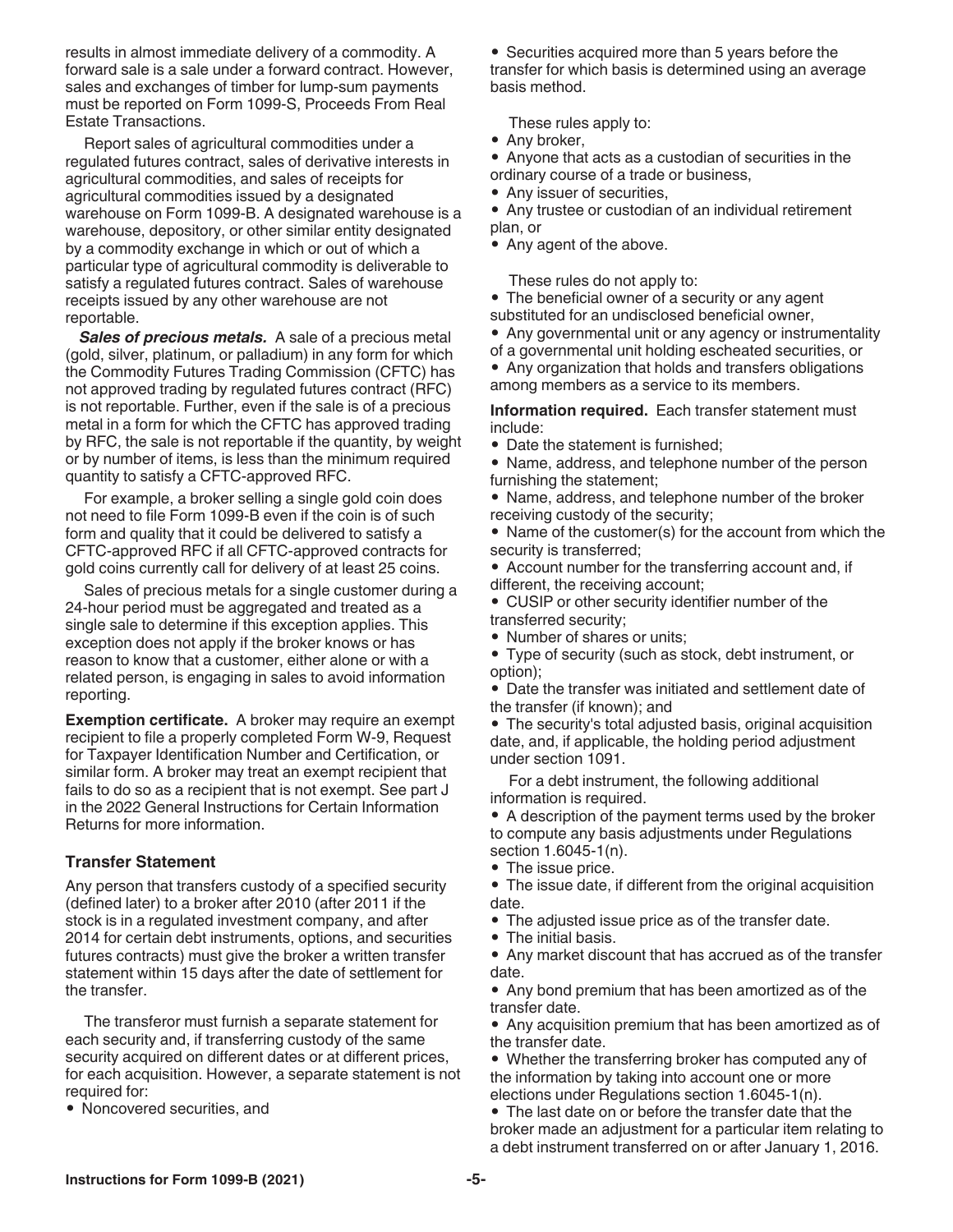<span id="page-5-0"></span>For all option transfers, include the following. • The date of grant or acquisition of the option, the amount of the premium paid or received, and any other information required to fully describe the option.

• For the transfer of a Section 1256 option on or after January 1, 2016, also provide the original basis of the option and the FMV of the option as of the end of the prior calendar year.

The adjusted basis, original acquisition date, holding period adjustment, and the additional information for a debt instrument or option described above are not required if the transfer statement identifies the security as a noncovered security.

If the names of the customer(s) for the transferring and receiving accounts are not the same, the transfer statement must also include the name of the customer(s) for the account to which the security is transferred. However, if the transfer is to or from an account for which a broker, custodian, or other person subject to the transfer reporting rules is the customer, the transfer statement must treat the beneficial owner or, if applicable, an agent substituted by an undisclosed beneficial owner, as the customer for both accounts, and the broker receiving the transfer statement should treat the security as held for the beneficial owner or the beneficial owner's agent regardless of the customer listed for the broker's account.

The person furnishing and the broker receiving the transfer statement can agree to combine the information in any format or to use a code in place of one or more required items. The transferor should determine the adjusted basis and other information to be reported as explained in these instructions. If the basis of the transferred security is determined using an average basis method, any securities acquired more than 5 years prior to the transfer may be reported on a single statement on which the original acquisition date is reported as "various," but only if the other information reported applies to all the securities.

**Effect on Form 1099-B and other transfer statements.**  In preparing Form 1099-B or a transfer statement for securities you transfer to someone else, you must take into account all the information (other than securities classifications) reported on a transfer statement you receive, unless the statement is incomplete or you know it is incorrect. If you do not receive a required transfer statement by the due date, you must request one from the transferor. If a complete transfer statement is not furnished, either after you requested one or because no transfer statement was required, you may treat the security as noncovered. However, you must file a corrected Form 1099-B within 30 days of receiving a transfer statement indicating that the security is a covered security. But you do not have to file a corrected Form 1099-B if you receive the statement more than 3 years after you filed the original Form 1099-B. You must also furnish a corrected transfer statement within 15 days of receiving a transfer statement indicating that a security is a covered security if you transferred the security transferred to you. But you do not have to furnish a corrected transfer statement if you receive the transfer statement more than 18 months after you furnished your transfer statement.

**More information.** For more information about transfer statements, including definitions, exceptions, rules for gift transfers, transfers from a decedent's estate, and transfers of borrowed securities, see Regulations section 1.6045A-1.

#### **Issuer Returns for Actions Affecting Basis**

An issuer of a specified security (defined later) that takes an organizational action that affects the basis of the security must file an issuer return on Form 8937. This applies to organizational actions after 2010 (after 2011 if the stock is in a regulated investment company, and after 2013 for debt instruments, options, and securities futures contracts). The return is due on or before the 45th day following the organizational action or, if earlier, January 15 of the next calendar year.

An issuer is not required to file this return if, by the due date, the issuer posts the return with the required information in a readily accessible format in an area of its primary public website dedicated to this purpose and, for 10 years, keeps the return accessible to the public on its primary public website or the primary public website of any successor organization. An issuer may electronically sign a return that is publicly reported on the issuer's public website. The electronic signature must identify the individual who is signing the return.

**Effect on Form 1099-B and transfer statements.** In preparing Form 1099-B or a transfer statement, you must take into account all the information reported by the issuer of the security on a statement that the issuer furnishes to you or is deemed to furnish to you, unless the issuer statement is incomplete or you know it is incorrect. Take into account only those organizational actions taken by the issuer of the security during the period you held custody of the security (beginning with the date on which you received a transferred security). If you receive or are deemed to receive an issuer statement after filing Form 1099-B, you must file a corrected Form 1099-B within 30 days of receiving the issuer statement. But you do not have to file a corrected Form 1099-B if you receive the issuer statement more than 3 years after you filed the original Form 1099-B. If you receive or are deemed to receive an issuer statement after furnishing a transfer statement for a covered security, you must furnish a corrected transfer statement within 15 days of receiving the issuer statement. But you do not have to furnish a corrected transfer statement if you receive the issuer statement more than 18 months after you furnished the original transfer statement.

**More information.** For more information, see Form 8937 and its instructions, and Regulations section 1.6045B-1.

#### **Barter Exchanges**

A barter exchange is any person or organization with members or clients that contract with each other (or with the barter exchange) to jointly trade or barter property or services. The term does not include arrangements that provide solely for the informal exchange of similar services on a noncommercial basis. Persons who do not contract with a barter exchange but who trade services do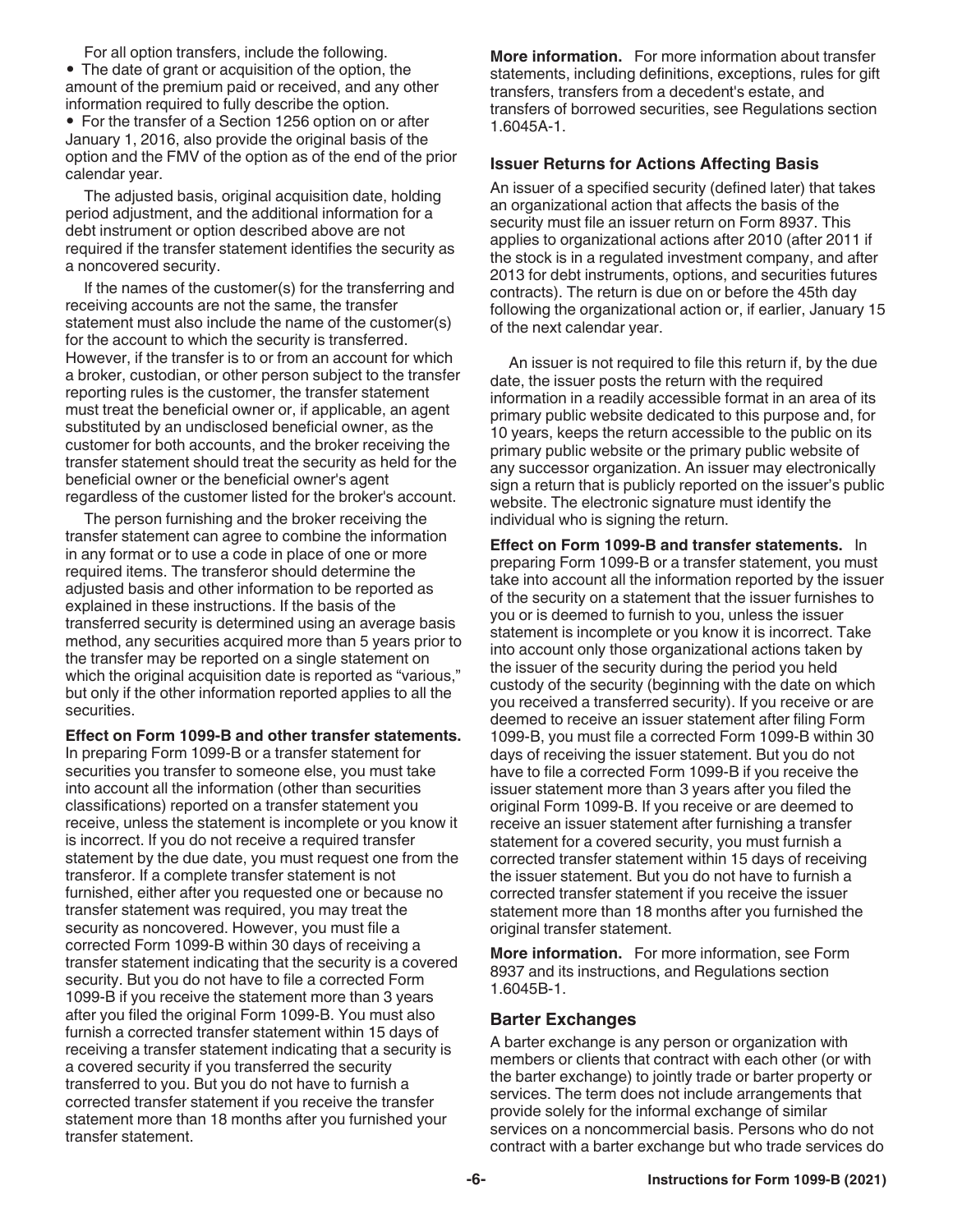<span id="page-6-0"></span>not file Form 1099-B. However, they may have to file Form 1099-MISC.

**Transactional/aggregate reporting.** Barter exchanges involving noncorporate members or clients must report each transaction on a separate Form 1099-B. Transactions involving corporate members or clients of a barter exchange may be reported on an aggregate basis.

**Member information.** In the recipient area of Form 1099-B, enter information about the member or client that provided the property or services in the exchange.

**Exceptions.** Barter exchanges are not required to file Form 1099-B for:

1. Exchanges through a barter exchange having fewer than 100 transactions during the year,

2. Exempt foreign persons as defined in Regulations section 1.6045-1(g)(1), or

3. Exchanges involving property or services with an FMV of less than \$1.00.

# **Statements to Recipients**

If you are required to file Form 1099-B, you must provide a statement to the recipient. For more information about the requirement to furnish a statement to the recipient, see part M in the 2022 General Instructions for Certain Information Returns.

#### **Truncating recipient's TIN on payee statements.**

Pursuant to Regulations section 301.6109-4, all filers of this form may truncate a recipient's TIN (social security number (SSN), individual taxpayer identification number (ITIN), adoption taxpayer identification number (ATIN), or employer identification number (EIN)) on payee statements. Truncation is not allowed on any documents the filer files with the IRS. A filer's TIN may not be truncated on any form. See part J in the 2022 General Instructions for Certain Information Returns.

#### **2nd TIN Not.**

You may enter an "X" in this box if you were notified by the IRS twice within 3 calendar years that the payee provided an incorrect TIN. If you mark this box, the IRS will not send you any further notices about this account.

However, if you received both IRS notices in the same year, or if you received them in different years but they both related to information returns filed for the same year, do not check the box at this time. For purposes of the two-notices-in-3-years rule, you are considered to have received one notice and you are not required to send a second "B" notice to the taxpayer on receipt of the second notice. See part N in the 2022 General Instructions for Certain Information Returns for more information.



*For more information on the TIN Matching System offered by the IRS, see the 2022 General Instructions for Certain Information Returns.*

#### **CUSIP Number**

For transactional reporting by brokers, enter the CUSIP (Committee on Uniform Security Identification

Procedures) number of the security or other applicable identifying number.

#### **Account Number**

The account number is required if you have multiple accounts for a recipient for whom you are filing more than one Form 1099-B. The account number is also required if you check the "FATCA filing requirement" checkbox. See *FATCA Filing Requirement Checkbox* below. Additionally, the IRS encourages you to designate an account number for all Forms 1099-B that you file. See part L in the 2022 General Instructions for Certain Information Returns.

# **FATCA Filing Requirement Checkbox**

Check the box if you are a Foreign Financial Institution (FFI) reporting payments to a U.S. account pursuant to an election described in Regulations section 1.1471-4(d)(5) (i)(A). In addition, check the box if you are a U.S. payer that is reporting on Form 1099-B as part of satisfying your requirement to report with respect to a U.S. account for chapter 4 purposes as described in Regulations section 1.1471-4(d)(2)(iii)(A).

#### **Applicable Checkbox on Form 8949**

Use this box to enter a one-letter code that will assist the recipient in reporting the transaction on Form 8949 and/or Schedule D (Form 1040). Use the code below that applies to how the recipient will report the transaction.

*Code A.* This code indicates a short-term transaction for which the cost or other basis is being reported to the IRS. Use this code to report a transaction that the recipient will report on Schedule D (Form 1040), line 1a, or on Form 8949 with box A checked with totals being carried to Schedule D (Form 1040), line 1b.

*Code B.* This code indicates a short-term transaction for which the cost or other basis is **not** being reported to the IRS. Use this code to report a transaction that the recipient will report on Form 8949 with box B checked with totals being carried to Schedule D (Form 1040), line 2.

*Code D.* This code indicates a long-term transaction for which the cost or other basis is being reported to the IRS. Use this code to report a transaction that the recipient will report on Schedule D (Form 1040), line 8a, or on Form 8949 with box D checked with totals being carried to Schedule D (Form 1040), line 8b.

*Code E.* This code indicates a long-term transaction for which the cost or other basis is **not** being reported to the IRS. Use this code to report a transaction that the recipient will report on Form 8949 with box E checked, with totals being carried to Schedule D (Form 1040), line 9.

*Code X.* Use this code to report a transaction if you cannot determine whether the recipient should check box B or box E on Form 8949 because the holding period is unknown.

#### **Box 1a. Description of Property**

For stock and debt instruments, enter the issuer's name and the number of shares or units you held that were exchanged. For stock, also enter the class or classes of stock (for example, preferred, common, etc.) that were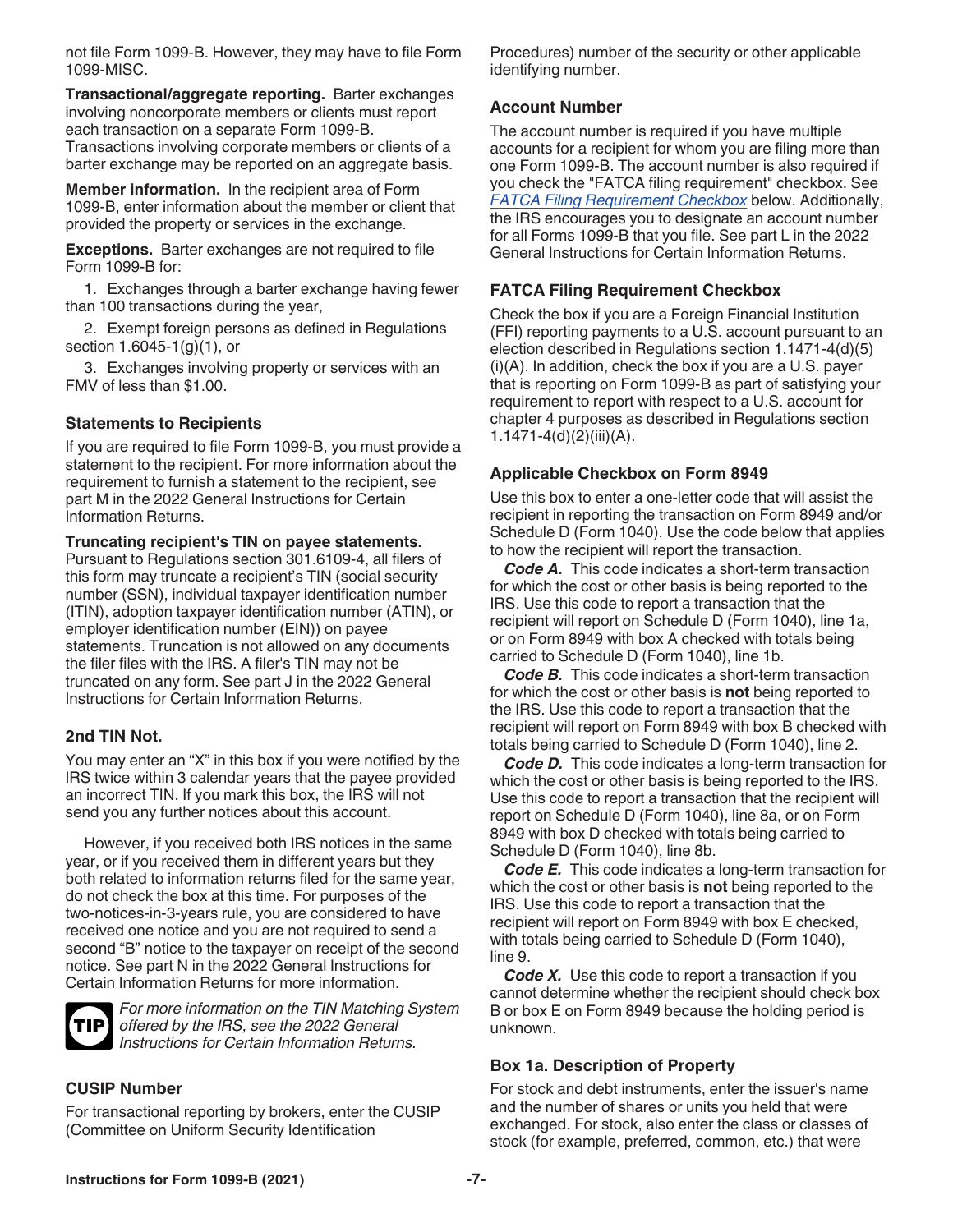<span id="page-7-0"></span>exchanged, whether for cash or other property. Abbreviate the class to fit the entry. For example, enter "C" for common stock, "P" for preferred, or "O" for other. Also abbreviate any subclasses. For a non-Section 1256 option or securities futures contract, enter the name of the underlier and the number of shares or units covered by the contract.

For bartering transactions, describe the service or property provided.

For regulated futures contracts and forward contracts, enter "RFC" or other appropriate description.

For Section 1256 option contracts, enter "Section 1256 option" or other appropriate description.

See *[Acquisition of control or substantial change in](#page-2-0) [capital structure](#page-2-0)*, earlier, for the information to enter in box 1a for that type of transaction.

#### **Box 1b. Date Acquired**

Enter the acquisition date of any securities sold. Leave this box blank if:

• The securities sold were acquired on a variety of dates, or

• You check box 5 and do not choose to complete box 1b.

For short sales, see *[Short sales of securities](#page-1-0)*, earlier.

#### **Box 1c. Date Sold or Disposed**

For broker transactions, enter the trade date of the sale or exchange. For short sales, see *[Short sales of securities](#page-1-0)*, earlier. For barter exchanges, enter the date that cash, property, a credit, or scrip is actually or constructively received.

#### **Box 1d. Proceeds**

Enter the gross cash proceeds from all dispositions (including short sales) of securities, commodities, options, securities futures contracts, or forward contracts. Show a loss, such as one from a closing transaction on a written option or forward contract, as a negative amount by enclosing it in parentheses.

You must reduce the proceeds by commissions and transfer taxes related to the sale. For securities sold because of the exercise of an option granted or acquired before 2014, you may, but are not required to, take into account option premiums in determining gross proceeds if that is consistent with your books. For securities sold because of the exercise of an option granted after 2013 or for the treatment of an option granted or acquired after 2013, see Regulations section 1.6045-1(m) for details.

If you reduce gross proceeds by option premiums, check the second box in box 6. Otherwise, check the first box.

Do not include amounts shown in boxes 8 through 11.

If identical stock is sold at separate times on the same calendar day by a single trade order and a single

confirmation is given that reports to the customer an aggregate price or an average price per share, you can determine gross proceeds by averaging the proceeds for each share. However, do not do this if the customer notifies you in writing of an intent to determine the proceeds from the sale by the actual proceeds per share and you receive that notification by January 15 of the calendar year following the year of the sale. You may extend the January 15 deadline but not beyond the due date for filing Form 1099-B.

Do not include any accrued qualified stated interest on bonds sold between payment dates (or on a payment date) in this box. Instead, report this accrued interest on Form 1099-INT.

For reporting an acquisition of control or substantial change in capital structure, see *[Acquisition of control or](#page-2-0) [substantial change in capital structure](#page-2-0)*, earlier.

#### **Box 1e. Cost or Other Basis**

Enter the adjusted basis of any securities sold unless the security is not a covered security and you check box 5. If you check box 5 and are not reporting basis, leave box 1e blank. Enter -0- in box 1e only if the securities sold actually had a basis of zero.

**Covered security.** A covered security is any of the following.

• Stock acquired for cash in an account after 2010, except stock for which the average basis method is available.

• Stock for which the average basis method is available and that is acquired for cash in an account after 2011.

• A specified security transferred to an account if the broker or other custodian of the account receives a transfer statement (explained earlier) reporting the security as a covered security.

• Certain debt instruments or options that are specified securities acquired for cash in an account after 2013. See Regulations section  $1.6045-1(a)(15)(i)(C)$  and  $(E)$ .

• Certain debt instruments or options that are specified securities acquired for cash in an account after 2015. See Regulations sections 1.6045-1(a)(15)(i)(D) and 1.6045-1(m)(2)(ii). This includes variable-rate debt instruments; inflation-indexed debt instruments; contingent payment debt instruments; convertible debt instruments; options on debt instruments with payments denominated in, or determined by reference to, a currency other than the U.S. dollar; and options issued as part of investment units.

• A securities futures contract entered into in an account after 2013.

• A security acquired due to a stock dividend, stock split, reorganization, redemption, stock conversion,

recapitalization, corporate division, or other similar action, if the basis of the acquired security is determined from the basis of a covered security.

*Specified security.* A specified security is any of the following.

• Any share of stock (or any interest treated as stock, such as an American Depositary Receipt) in an entity organized as, or treated for federal tax purposes as, a corporation (foreign or domestic). For this purpose, a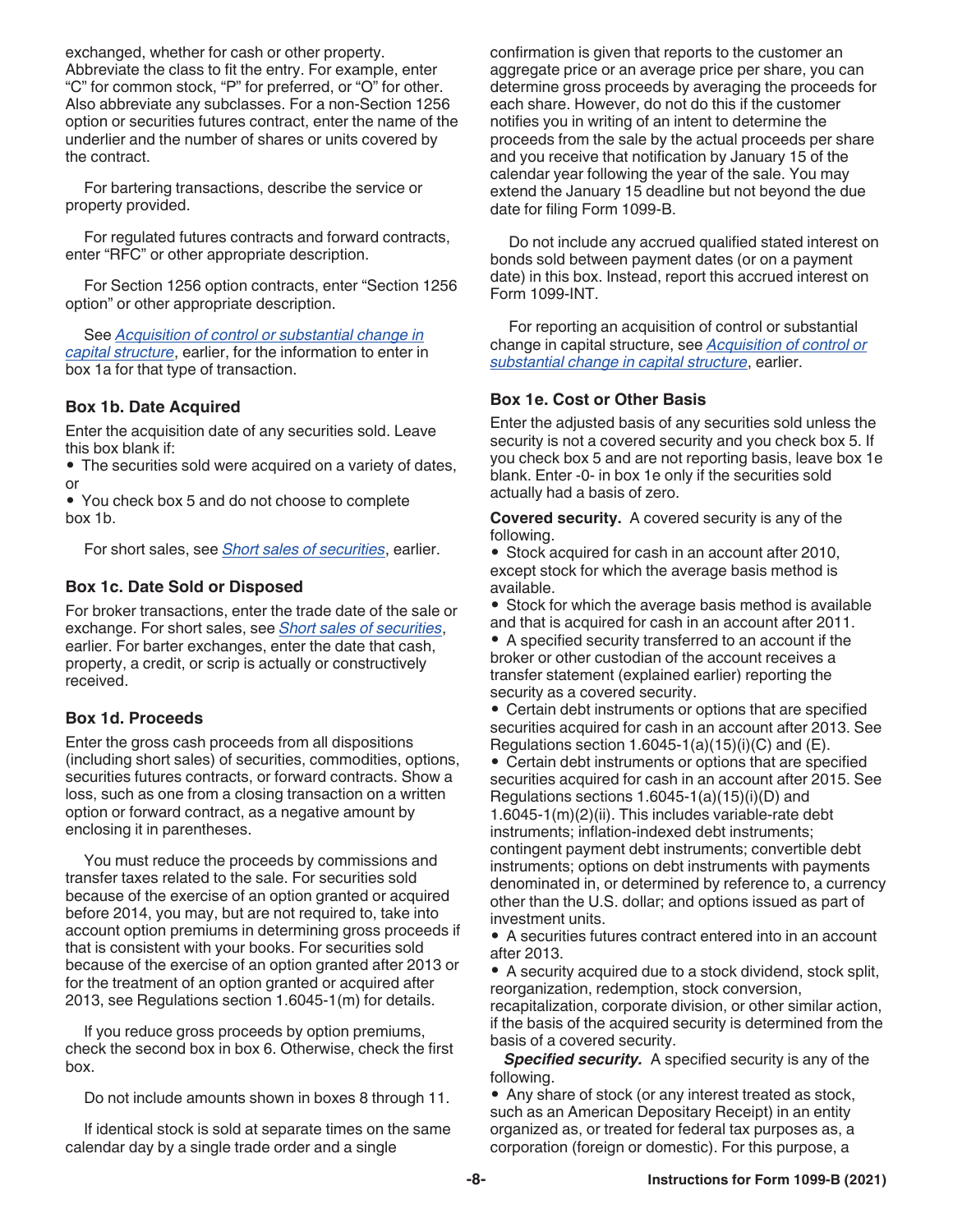security classified as stock by the issuer is treated as stock. If the issuer has not classified the security, the security is not treated as stock unless the broker knows that the security is reasonably classified as stock under general federal tax principles.

• Any debt instrument, other than a debt instrument subject to section 1272(a)(6) (certain interests in or mortgages held by a real estate mortgage investment conduit (REMIC), certain other debt instruments with payments subject to acceleration, and pools of debt instruments the yield on which may be affected by prepayments), or any short-term obligation. For this purpose, a security classified as debt by the issuer is treated as debt. If the issuer has not classified the security, the security is not treated as debt unless the broker knows that the security is reasonably classified as debt under general federal tax principles or that the instrument or position is treated as a debt instrument under a specific provision of the Internal Revenue Code.

• Any option on one or more specified securities (which includes an index substantially all the components of which are specified securities), any option on financial attributes of specified securities, or a warrant or stock right.

• Any securities futures contract.

**Noncovered security.** A noncovered security is any security that is not a covered security.

The following securities are not covered securities. • Stock acquired in 2011 that was transferred in 2011 to a dividend reinvestment plan that meets the requirements of Regulations section 1.1012-1(e)(6). However, a covered security acquired in 2011 and transferred to a dividend reinvestment plan after 2011 remains a covered security. For purposes of this rule, stock is considered transferred to a dividend reinvestment plan if it is held in a plan that is not a dividend reinvestment plan and the plan amends its plan documents to become a dividend reinvestment plan. The stock is considered transferred as of the effective date of the plan amendments.

• A security acquired due to a stock dividend, stock split, reorganization, redemption, stock conversion, recapitalization, corporate division, or other similar action, if the basis of the acquired security is determined from the basis of a noncovered security.

• A security that, when acquired, did not have to be reported on Form 1099-B because it was acquired from an exempt recipient or an exempt foreign person as defined in Regulations section 1.6045-1(g)(1).

• A security for which reporting is required by Regulations section 1.6049-5(d)(3)(ii) (certain securities owned by a foreign intermediary or flow-through entity).

• A debt instrument if the terms of the debt instrument are not reasonably available to the broker within 90 days of the date the debt instrument was acquired by the customer and the debt instrument is either a debt instrument issued by a non-U.S. issuer or a tax-exempt obligation issued before January 1, 2014.

**Identification of securities.** If the customer has acquired securities on different dates or at different prices and sells less than the entire position in the security, report the sale according to the customer's adequate and

timely identification of the security to be sold. If no identification is provided, report the sale in this order.

1. Any shares for which the acquisition date is unknown.

2. The shares that were acquired first, whether they are covered or noncovered securities.

**Average basis method.** Generally, the average basis method is available for either of the following types of stock if the customer leaves the shares with a custodian or agent in an account and acquires identical shares of stock at different prices in the account.

• Stock in most mutual funds or other regulated investment companies.

• Stock acquired after 2010 in connection with a dividend reinvestment plan that meets the requirements of Regulations section 1.1012-1(e)(6).

Compute basis using the average basis method if: • The customer elects that method; or

• You choose the average basis method as your default method, and the customer does not give you any other instructions.

Generally, determine the average basis of a share of stock by dividing the aggregate basis of all shares of identical stock in an account by the total number of shares, regardless of holding period. However, for this purpose, shares of stock in a dividend reinvestment plan are not identical to shares of stock with the same CUSIP number that are not in a dividend reinvestment plan. The basis of each share of identical stock in the account is the aggregate basis of all shares of that stock in the account divided by the aggregate number of shares. Unless a single-account election is in effect, you may not average together the basis of identical stock held in separated accounts that is sold, exchanged, or otherwise disposed of after December 31, 2011. See Regulations section 1.1012-1(e) for details.

**Adjusted basis.** The adjusted basis begins with the initial basis (defined next) as of the date the security is acquired in an account.

In reporting the adjusted basis, take into account all information, other than the classification of the security (such as stock), reported on a transfer statement or issuer return furnished to you or deemed furnished to you, unless that statement or return is incomplete or you know it is incorrect. See *[Transfer Statement](#page-4-0)* and *[Issuer Returns](#page-5-0) [for Actions Affecting Basis](#page-5-0)*, earlier. Also, treat Form 2439 as an issuer return and take into account the effects of undistributed capital gains reported to you on the form by a regulated investment company or real estate investment trust.

You are not required to consider other transactions, elections, or events occurring outside the account when determining basis.

You are also not required to apply section 1259 (constructive sales), section 475 (mark-to-market method of accounting), section 1296 (mark-to-market method of accounting for marketable stock in a passive foreign investment company), and section 1092 (straddles).

For a debt instrument, see Regulations sections 1.6045-1(n)(7) and 1.6045-1(n)(11) for the rules to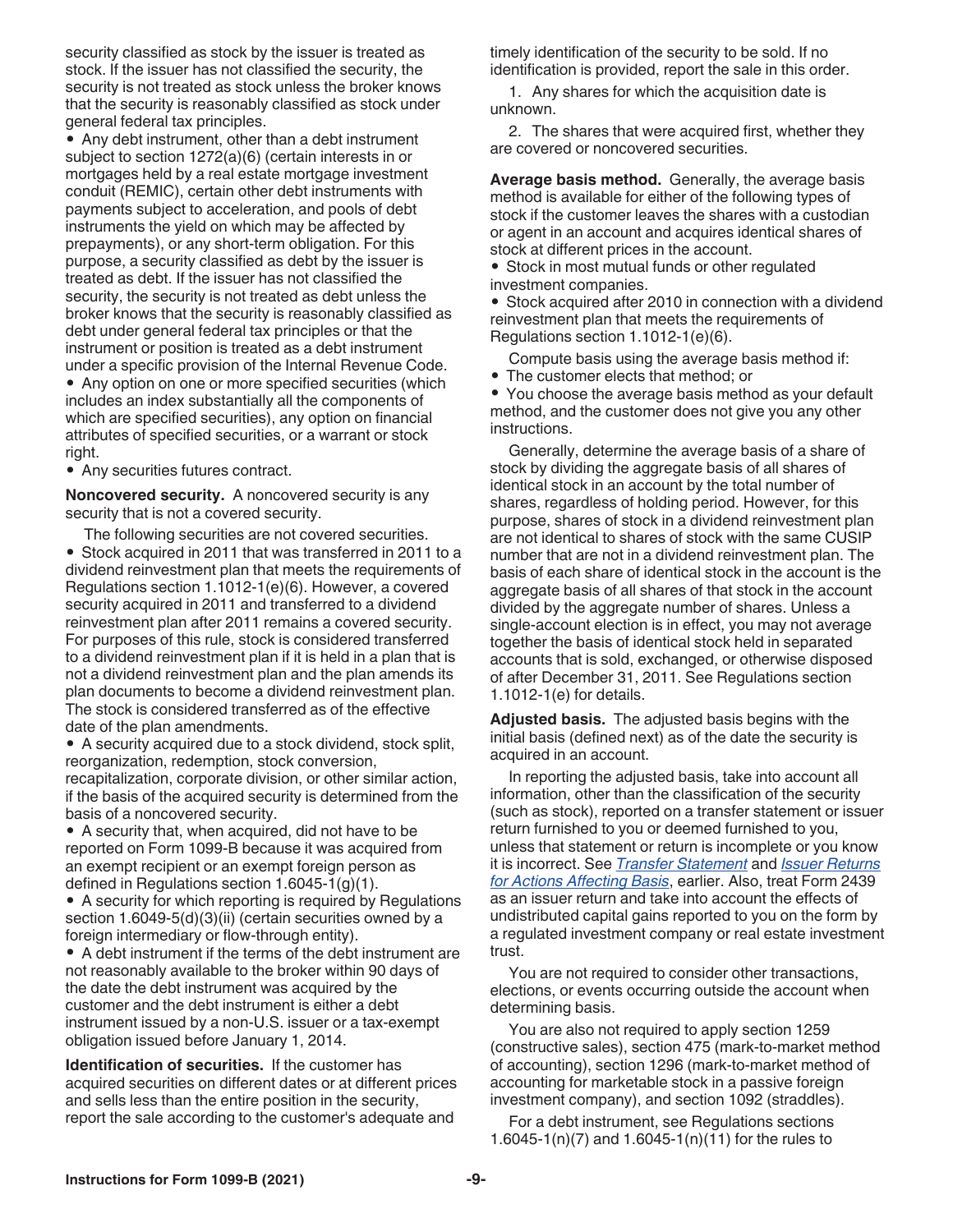determine adjusted basis for a debt instrument acquired at a premium or discount.

**Initial basis.** If a customer paid cash for a security, the initial basis is:

1. The total cash paid by the customer or credited against the customer's account for the security, plus

2. The commissions and transfer taxes to buy the security.

You may, but do not have to:

• Take option premiums into account to determine the initial basis of securities acquired by exercising an option granted or acquired before 2014, or

• Increase initial basis for income recognized upon the exercise of a compensatory option or the vesting or exercise of other equity-based compensation arrangements granted or acquired before 2014.

You cannot increase initial basis for income recognized upon the exercise of a compensatory option or the vesting or exercise of other equity-based compensation arrangements granted or acquired after 2013. For rules related to options granted or acquired after 2013, see Regulations section 1.6045-1(m).

You must report the basis of identical stock by averaging the basis of each share if:

• The stock was purchased at separate times on the same calendar day in executing a single trade order, and • The broker executing the trade provides a single confirmation to the customer that reports an aggregate total price or an average price per share.

However, do not average the basis if the customer timely notifies you in writing of an intent to determine basis by the actual cost per share.

The initial basis of a security transferred to an account is generally the basis reported on the transfer statement. If a transfer statement indicates that the security is acquired as a gift, you must apply the relevant basis rules for property acquired by gift in determining the initial basis, except you do not have to adjust the basis for gift tax. Treat the initial basis as equal to the gross proceeds from the sale if:

• Neither gain nor loss is recognized because of the basis rules for gift property, or

• The initial basis depends on FMV as of the date of the gift and you neither know nor can readily ascertain this value.

**Short sales.** In the case of a short sale, report the adjusted basis of the security delivered to close the short sale.

**Wash sales.** If a customer acquired securities that caused a loss from a sale of other securities to be both nondeductible under section 1091 and the loss was reported as a wash sale adjustment on a Form 1099-B for the sale at a loss, increase the adjusted basis of the acquired securities by the amount of the disallowed loss.

**Corporate mergers.** Report only the net reduction in basis between stock exchanged and stock received when reporting the payment of cash paid as part of a corporate merger, reorganization, or similar event that is taxable only to the extent that cash or property other than stock or securities ("boot") is received and for which no loss can be recognized. Enter only the amount of the reduction attributable to the amount reported in box 1d. Enter the amount as a positive number. However, do not apply this rule, and instead report adjusted basis as described earlier, for any stock considered to have been redeemed or sold, for example, fractional shares of stock resulting from the merger that are only paid in cash.

*Example.* Your customer Adrian buys 100 shares of covered stock in MNO Corporation for \$5,000 in February 2022. MNO Corporation merges with PQR Corporation in December 2022. The merger is taxable only to the extent that boot is received. Adrian receives 100 shares of PQR stock with a value of \$4,700 and \$800 cash boot in exchange for his MNO stock. Adrian's resulting basis in the PQR stock is \$4,700. Report the \$800 cash boot in box 1d, and report \$300 in box 1e to reflect the net reduction in basis from \$5,000 (for the MNO stock) to \$4,700 (for the PQR stock).

# **Box 1f. Accrued Market Discount**

Enter the amount of accrued market discount in box 1f.

# **Box 1g. Wash Sale Loss Disallowed**

**Wash sales.** Report wash sale loss amount disallowed. You must report any loss disallowed under section 1091 if both the sale and purchase transactions occur in the same account with respect to covered securities with the same CUSIP number. You are permitted, but are not required, to report in box 1g all loss disallowed under section 1091. For example, you may report a disallowed loss even though a security is sold in one account and repurchased in a different account. Increase the adjusted basis of the acquired securities by the amount of the disallowed loss reported in box 1g.

You also do not have to apply the wash sale rules if:

• The purchased security is transferred to another account before the wash sale,

• The purchased security was purchased in another account and later transferred into the account from which securities were sold,

• The securities are treated as held in separate accounts, or

• The customer has notified you in writing (including in an electronic format) that he or she has made a valid and timely mark-to-market election under section 475 and identifies the account from which the securities were sold as containing only securities subject to the election.

For more details, see Regulations section 1.6045-1(d)  $(6)(iii)$ .

**Example.** Your customer Alex buys 100 shares for \$1,000 in September 2022. In October 2022, he sells them for \$600. Within 30 days of the sale, he buys 75 shares with the same CUSIP number in the same account. Since his loss is \$400 (\$1,000 minus \$600) but the loss on 75 shares is disallowed, his disallowed loss is \$300. Report the \$600 gross proceeds from the sale in box 1d, \$1,000 basis in box 1e, and \$300 wash sale loss disallowed in box 1g. The \$300 in disallowed loss is added to his basis in the newly purchased 75 shares.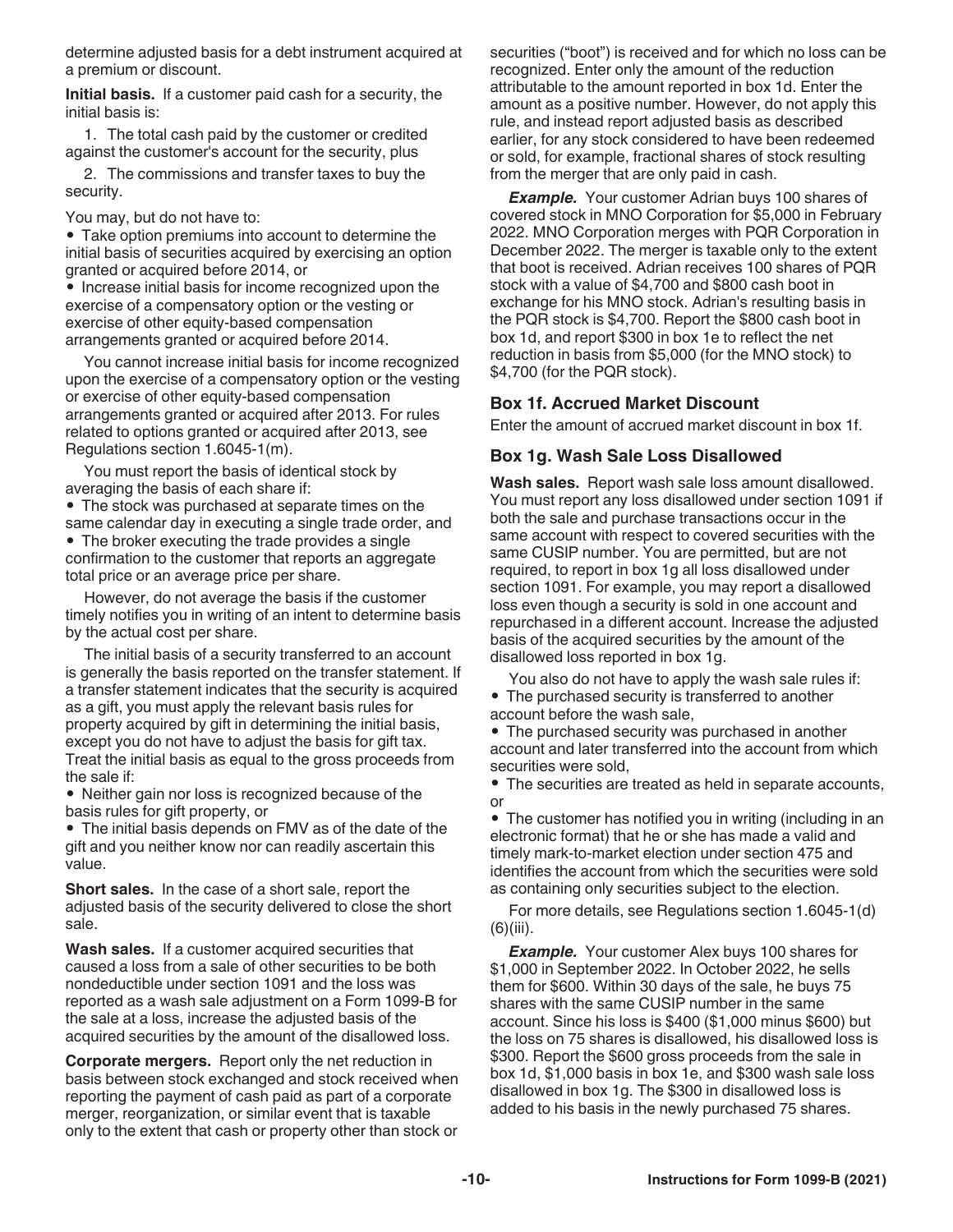# **Box 2. Type of Gain or Loss**

Determine whether the gain or loss is short-term or long-term under section 1222, and whether any portion of the gain or loss is ordinary. In making the determination, you must do the following.

• Consider any information reported on a transfer statement.

- Consider any information reported on Form 8937.
- Apply the rules for stock acquired from a decedent.
- Apply the rules for stock acquired as a gift.

• If a customer acquired securities that caused a loss from a sale of other securities to be both nondeductible under section 1091 and reported in box 5 of a 2013 or earlier Form 1099-B (or reported on a 2014 or 2015 Form 1099-B with code W in box 1f and an adjustment amount in box 1g), use the rules in section 1223(3) to determine the holding period of the acquired securities.

• In the case of a short sale, report whether any gain or loss on the closing of the short sale is short-term or long-term based on the acquisition date of the security delivered to close the short sale. Apply the rule in section 1233(d), if applicable.

Except as provided below, in addition to checking the applicable short-term or long-term box, you are required to check the "Ordinary" checkbox if all or a portion of the gain or loss may be ordinary. You may not report both short-term and long-term gain or loss on the same Form 1099-B.

For transactions that are denominated in a currency other than the U.S. dollar, brokers must check the "Ordinary" checkbox because these transactions may be section 988 transactions to the customer. Because a customer may make an election to treat gains and losses on certain section 988 transactions as capital, the broker must also check the short-term or long-term box to indicate whether any portion of the gain or loss may be short-term or long-term. Brokers are not required to check the "Ordinary" checkbox if the security is a market discount bond or passive foreign investment company stock. Brokers are required to check the "Ordinary" checkbox if the security is a contingent payment debt instrument subject to the noncontingent bond method.

You are not required to consider other transactions, elections, or events occurring outside the account when determining whether the gain or loss on the sale is short-term or long-term. You are also not required to apply holding period-related adjustments under section 1259 (constructive sales), 475 (mark-to-market method of accounting), 1092 (straddles), 1233(b)(2) (short sales), 1296 (mark-to-market method of accounting for marketable stock in a passive foreign investment company), 852(b)(4)(A), 857(b)(8), 852(b)(4)(B) (regulated investment company and real estate investment trust adjustments), and Regulations section 1.1221-2(b) (hedging transactions).

# **Box 3. Check if Proceeds Are From Collectibles or From a QOF**

Check the "Collectibles" box if the proceeds you are reporting in box 1d are from a transaction involving

collectibles. Check the "QOF" box if you are reporting a disposition of an interest in a QOF.

# **Box 4. Federal Income Tax Withheld**

Enter backup withholding. For example, persons who have not furnished their TIN to you in the manner required are subject to withholding on certain amounts required to be reported on this form. This is called backup withholding. For more information on backup withholding, including the rate, see part N in the 2022 General Instructions for Certain Information Returns and go to *[IRS.gov/Form1099B](https://www.irs.gov/form1099b)*.

Use Form W-9 to request the TIN of the recipient. For foreign recipients, request the recipient complete the appropriate Form W-8. See the Instructions for the Requester of Forms W-8BEN, W-8BEN-E, W-8ECI, W-8EXP, and W-8IMY.

# **Box 5. Check if a Noncovered Security**

You may check the box if reporting the sale of a noncovered security. Do not check this box if reporting the sale of a covered security.

If you check this box, you do not have to complete boxes 1b, 1e, 1f, 1g, and 2, and you do not have to check box 12. If you check box 5 and choose to complete boxes 1b, 1e, 1f, 1g, and 2, you are not subject to penalties under section 6721 or 6722 for failure to report boxes 1b, 1e, 1f, 1g, and 2 correctly. If you do not check box 5, you are subject to penalties under sections 6721 and 6722 for failure to report boxes 1b, 1e, 1f, 1g, and 2 correctly even if you are reporting the sale of a noncovered security.

#### **Box 6. Reported to IRS**

See *[Box 1d. Proceeds](#page-7-0)*, earlier.

# **Box 7. Check if Loss Not Allowed Based on Amount in Box 1d**

See *[Acquisition of control or substantial change in capital](#page-2-0)  [structure](#page-2-0)*, earlier.

# **Regulated Futures Contracts, Foreign Currency Contracts, and Section 1256 Option Contracts (Boxes 8 Through 11)—Brokers Only**

If you complete boxes 8 through 11, do not complete any other numbered box except box 1a and, if applicable, box 4. Also, do not complete the "Applicable checkbox on Form 8949" box.

# **Box 8. Profit or (Loss) Realized in 2022 on Closed Contracts**

Enter the profit or (loss) realized by the customer on closed regulated futures, foreign currency, or Section 1256 option contracts in 2022.

# **Box 9. Unrealized Profit or (Loss) on Open Contracts—12/31/2021**

Enter the unrealized profit or (loss) on open regulated futures, foreign currency, or Section 1256 option contracts